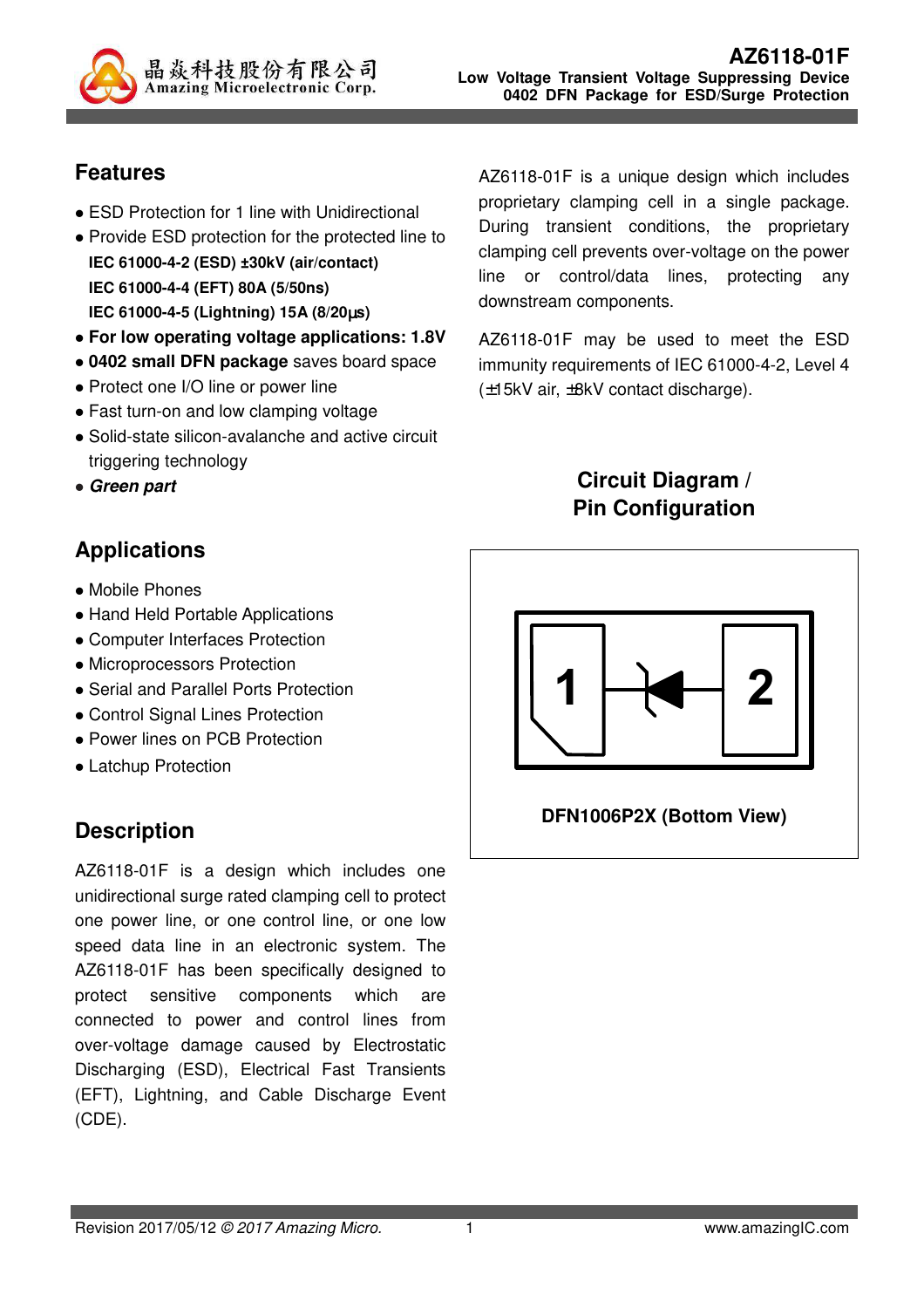

#### **SPECIFICATIONS**

| <b>ABSOLUTE MAXIMUM RATINGS</b>           |                            |                 |              |
|-------------------------------------------|----------------------------|-----------------|--------------|
| <b>PARAMETER</b>                          | <b>SYMBOL</b>              | <b>RATING</b>   | <b>UNITS</b> |
| Peak Pulse Current (tp=8/20µs)            | Ipp                        | 15              | A            |
| Operating Supply Voltage (pin-1 to pin-2) | $V_{DC}$                   | 2.0             | V            |
| ESD per IEC 61000-4-2 (Air)               | $V_{ESD-1}$                | ±30             | kV           |
| ESD per IEC 61000-4-2 (Contact)           | $V_{ESD-2}$                | ±30             |              |
| <b>Lead Soldering Temperature</b>         | $T_{SOL}$                  | 260 (10 sec.)   | $^{\circ}C$  |
| <b>Operating Temperature</b>              | $\mathsf{T}_{\mathsf{OP}}$ | $-55$ to $+85$  | $^{\circ}C$  |
| Storage Temperature                       | ${\sf T}_{\text{STO}}$     | $-55$ to $+150$ | $^{\circ}C$  |

| <b>ELECTRICAL CHARACTERISTICS</b>               |                        |                                                                                                |             |            |            |              |
|-------------------------------------------------|------------------------|------------------------------------------------------------------------------------------------|-------------|------------|------------|--------------|
| <b>PARAMETER</b>                                | <b>SYMBOL</b>          | <b>CONDITIONS</b>                                                                              | <b>MINI</b> | <b>TYP</b> | <b>MAX</b> | <b>UNITS</b> |
| <b>Reverse Stand-Off</b><br>Voltage             | <b>V<sub>RWM</sub></b> | Pin-1 to pin-2, $T=25$ °C.                                                                     |             |            | 1.8        | $\vee$       |
| Reverse Leakage<br>Current                      | $I_{\text{Leak}}$      | $V_{\text{RWM}}$ = 1.8V, T=25 °C, pin-1 to<br>pin-2.                                           |             |            | 0.5        | μA           |
| Reverse Breakdown<br>Voltage                    | $V_{BV}$               | $I_{BV} = 1 \text{mA}$ , T=25 °C, pin-1 to pin-2.                                              | 2.2         |            |            | V            |
| Forward Voltage                                 | $V_F$                  | $I_F = 15 \text{mA}, T = 25 \text{°C}, \text{pin-2 to pin-1}.$                                 | 0.6         |            | 1.2        | V            |
| Surge Clamping<br>Voltage                       | V <sub>CL-surge</sub>  | $I_{PP}$ = 5A, tp=8/20 $\mu$ s, T=25 °C,<br>pin-1 to pin-2.                                    |             | 4.2        |            | $\vee$       |
| <b>ESD Clamping</b><br>Voltage (Note 1)         | $V_{\text{clamp}}$     | IEC 61000-4-2 +8kV ( $I_{TLP}$ = 16A),<br>$T = 25^{\circ}C$ , Contact mode, pin-1 to<br>pin-2. |             | 4.5        |            | V            |
| <b>ESD Dynamic</b><br><b>Turn-on Resistance</b> | $R_{\text{dynamic}}$   | IEC 61000-4-2, 0~+8kV, Contact<br>mode, $T = 25^{\circ}C$ , pin-1 to pin-2.                    |             | 0.1        |            | $\Omega$     |
| Channel Input<br>Capacitance                    | $C_{IN}$               | $V_B = 0V$ , f = 1MHz, T=25 °C, pin-1<br>to pin-2.                                             |             | 40         | 50         | рF           |

Note 1: ESD Clamping Voltage was measured by Transmission Line Pulsing (TLP) System.

TLP conditions:  $Z_0 = 50\Omega$ ,  $t_p = 100$ ns,  $t_r = 1$ ns.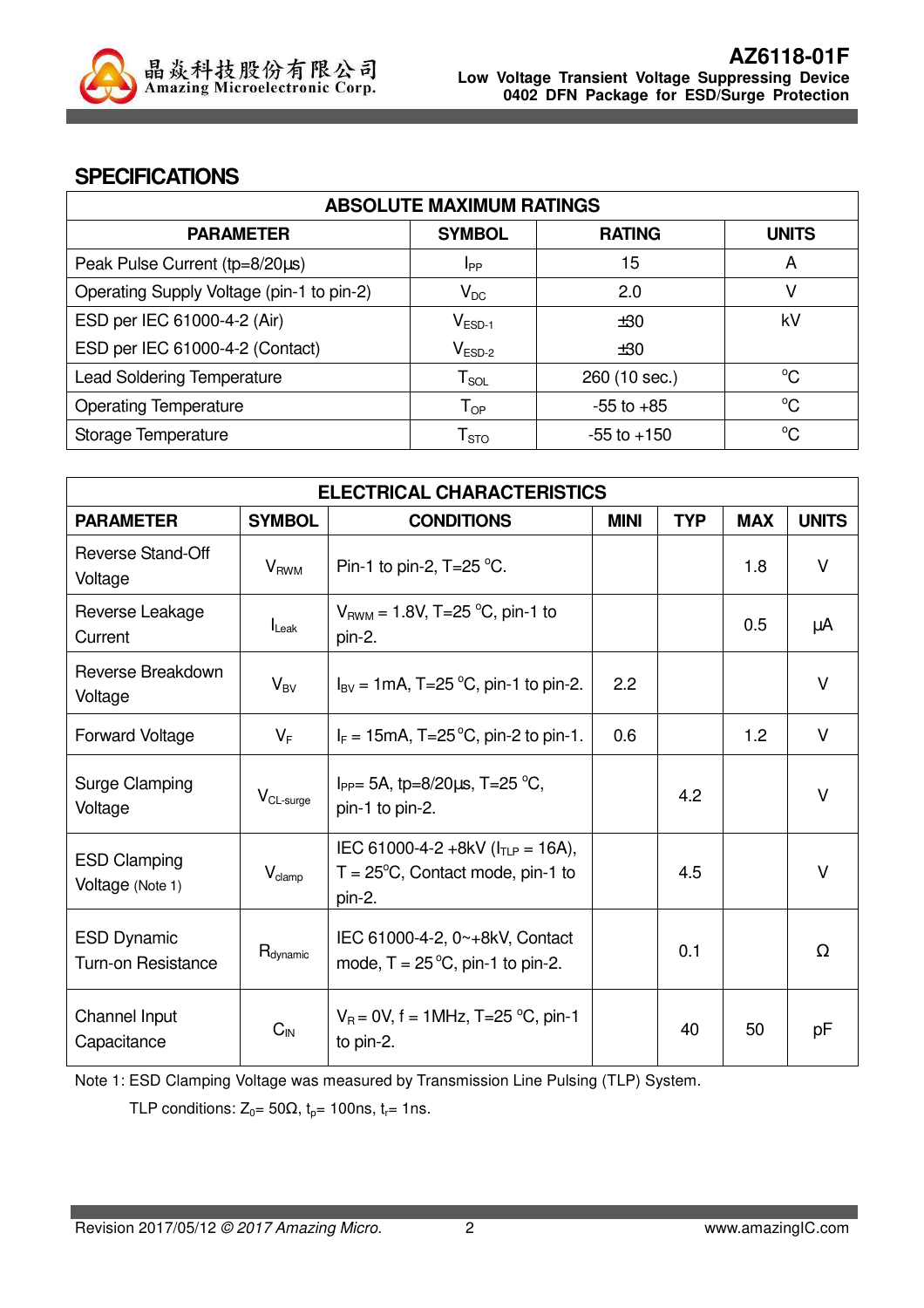

### **Typical Characteristics**



**Transmission Line Pulsing (TLP) Voltage (V) 0.5 1.0 1.5 2.0 2.5 3.0 3.5 4.0 4.5 5.0 5.5**





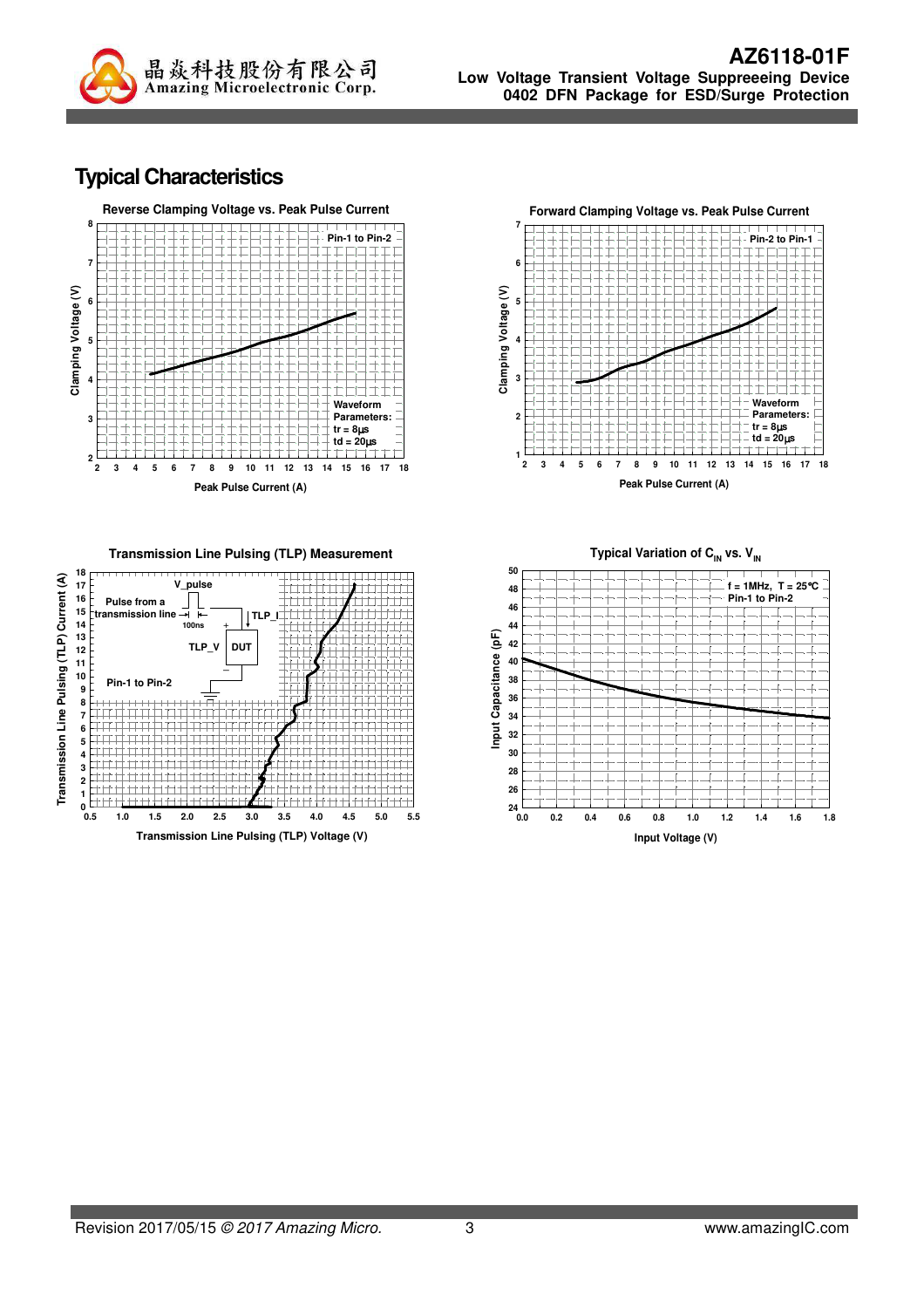

## **Applications Information**

The AZ6118-01F is designed to protect one line against system ESD/EFT/Lightning pulses by clamping it to an acceptable reference.

The usage of the AZ6118-01F is shown in Fig. 1. Protected lines, such as data lines, control lines, or power lines, are connected at pin 1. The pin 2 should be connected directly to a ground plane on the board. All path lengths connected to the pins of AZ6118-01F should be kept as short as possible to minimize parasitic inductance in the board traces.

In order to obtain enough suppression of ESD induced transient, good circuit board is critical. Thus, the following guidelines are recommended:

- Minimize the path length between the protected lines and the AZ6118-01F.
- Place the AZ6118-01F near the input terminals or connectors to restrict transient coupling.
- The ESD current return path to ground should be kept as short as possible.
- Use ground planes whenever possible.
- NEVER route critical signals near board edges and near the lines which the ESD transient easily injects to.

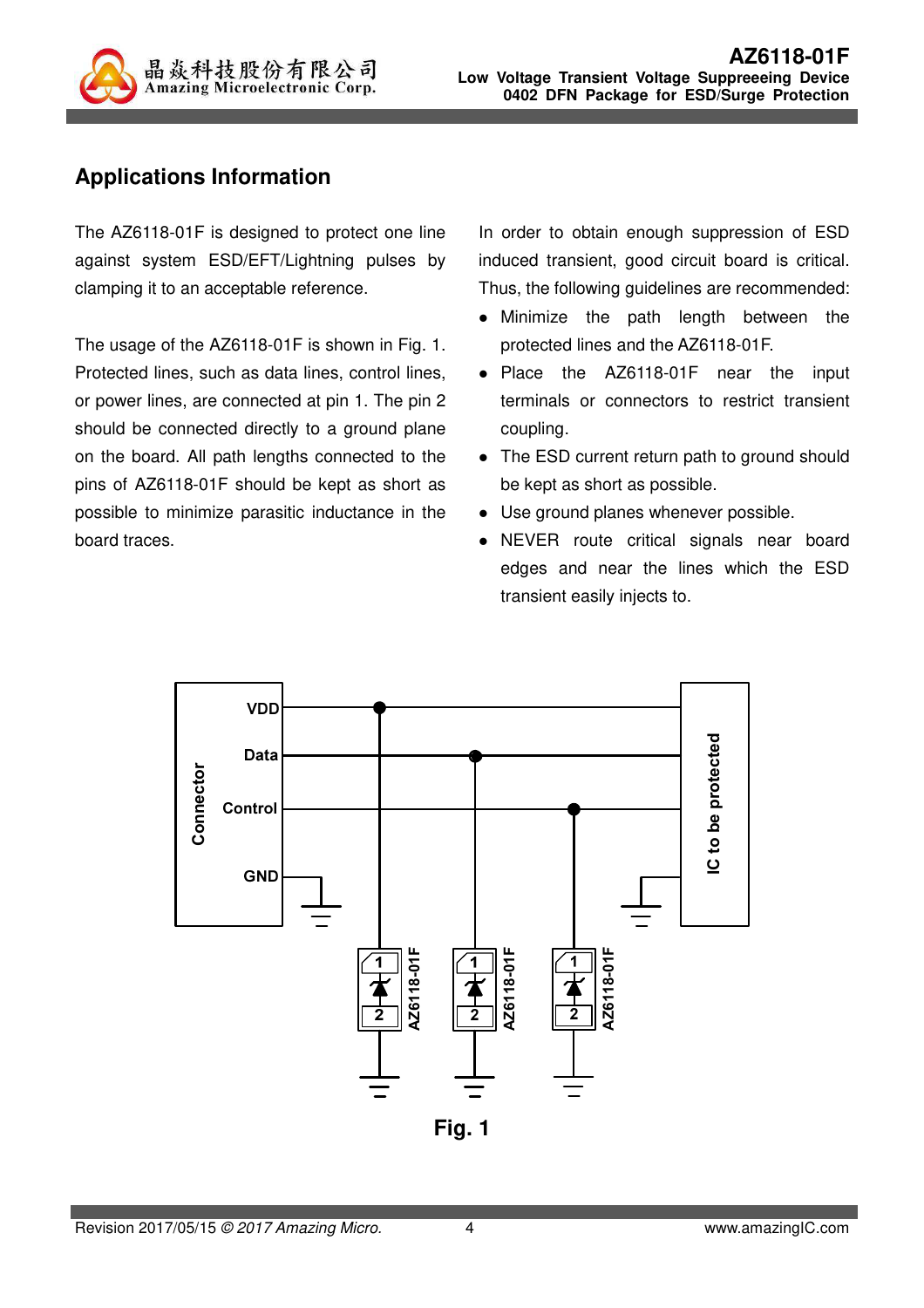

## **Mechanical Details**



| Symbol |          | <b>Millimeters</b> |       | <b>Inches</b> |  |  |
|--------|----------|--------------------|-------|---------------|--|--|
|        | min      | max                | min   | max           |  |  |
| A      | 0.95     | 1.05               | 0.037 | 0.041         |  |  |
| в      | 0.55     | 0.65               | 0.022 | 0.026         |  |  |
| C      | 0.40     | 0.55               | 0.016 | 0.022         |  |  |
| D      | 0.45 BSC |                    |       | 0.018 BSC     |  |  |
| E      | 0.20     | 0.30               | 0.008 | 0.012         |  |  |
| F      | 0.45     | 0.55               | 0.018 | 0.022         |  |  |



#### **(Unit: mm)**

This LAND LAYOUT is for reference purposes only. Please consult your manufacturing partners to ensure your company's PCB design guidelines are met.

## **MARKING CODE**

**LAND LAYOUT** 



**Top View** 

v = Device Cdoe

| <b>Part Number</b>              | <b>Marking Code</b> |
|---------------------------------|---------------------|
| AZ6118-01F.R7GR<br>(Green Part) |                     |

Note. Green means Pb-free, RoHS, and Halogen free compliant.